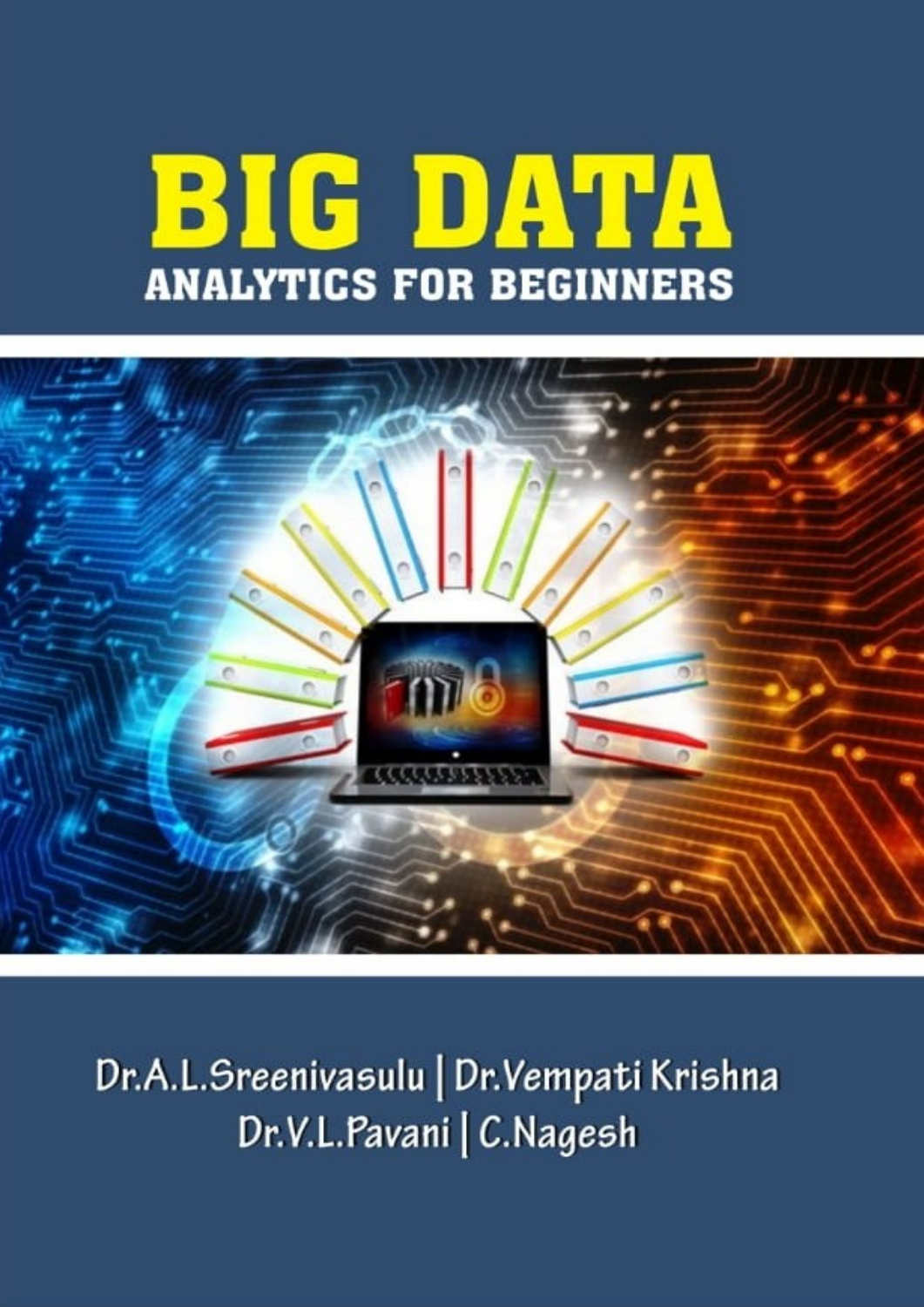### **INDEX**

#### CHAPTER 1 BIG DATA INTRODUCTION

- 1.1 INTRODUCTION
- 1.2 BIG DATA CHARACTERISTICS
- 1.3 A BIG DATA ARCHITECTURE
	- 1.3.1 CHALLENGES IN DESIGNING BIG DATA ARCHITECTURE
	- 1.3.2 BENEFITS OF BIG DATA ARCHITECTURE
- 1.4 TYPES OF BIG DATA
- 1.5 FEATURES OF BIG DATA ANALYTICS AND REQUIREMENTS
- 1.6 THE BUILDING BLOCKS OF HADOOP
- 1.7 BIG DATA TECHNOLOGY
- 1.8 BIG DATA VS. BUSINESS INTELLIGENCE
- 1.9 BENEFITS OF USING BIG DATA
- **1.10** DISADVANTAGES OF BIG DATA

#### CHAPTER 2 **WORKING WITH BIG DATA**

- 2.1 HADOOP INTRODUCTION
- 2.2 HADOOP FRAMEWORK
- 2.3 HADOOP ARCHITECTURE
	- 2.3.1 WORK WITH HADOOP
	- 2.3.2 ADVANTAGES OF HADOOP
- 2.4 HDFS
	- 2.4.1 ARCHITECTURE OF HDFS
	- 2.4.2 HDFS OBJECTIVES
- 2.5 HADOOP FILE SYSTEMS
	- 2.5.1 GOOGLE FILE SYSTEM
	- 2.5.2 HADOOP DISTRIBUTED FILE SYSTEM
	- 2.5.3 HDFS-MASTERNODE NODES
	- 2.5.4 SCALABILITY COMPARISON BETWEEN GFS AND HDFS
	- 2.5.5 DATA FLOW INPUT AND OUTPUT
- 2.6 HDFS OPERATIONS IN HADOOP
	- 2.6.1 ACTIVATING HDFS
	- 2.6.2 LISTING HDFS FILES
	- 2.6.3 DATA ENTRY INTO HDFS
	- 2.6.4 DATA RETRIEVAL FROM HDFS
	- 2.6.5 THE HDFS IS BEING SHUT DOWN.
	- 2.6.6 HDFS ADVANTAGES
- 2.7 HADOOP CLUSTER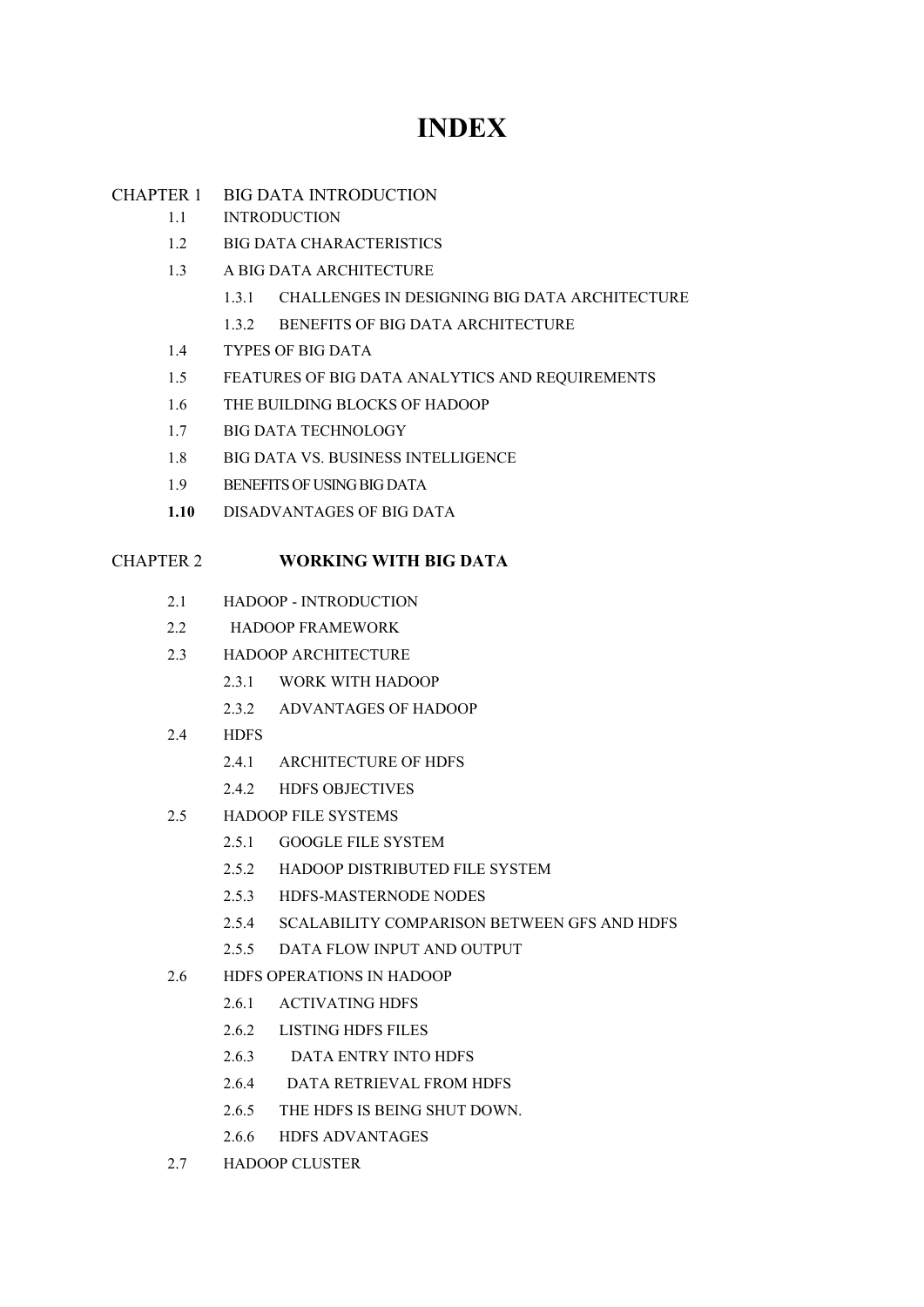- 2.7.1 HADOOP CLUSTER BASIC ARCHITECTURE
- 2.7.2 BENEFITS OF HADOOP CLUSTERS

#### **CHAPTER 3 MAP REDUCE** :

- 3.1 INTRODUCTION
	- 3.1.1 FEATURES OF MAPREDUCE
	- 3.1.2 HADOOP MAPREDUCE ALGORITHM WORK
- 3.2 A WEATHER DATASET
- 3.3 MAPREDUCE IN JAVA
	- 3.3.1 THE NEW JAVA MAPREDUCE API IS AS FOLLOWS:
- 3.4 BASIC PROGRAMS OF HADOOP MAPREDUCE: COMBINER
- 3.5 BASIC PROGRAMS OF HADOOP MAPREDUCE PARTITIONER
- 3.6 BASIC PROGRAMS OF HADOOP MAPREDUCE PHASE OF REDUCTION
- 3.7 BASIC PROGRAMS OF HADOOP MAPREDUCE PHASE OF REDUCTION RECORD WRITER

#### **CHAPTER 4 HADOOP I/O:**

- 4.1 INTRODUCTION
- 4.2 WRITABLE INTERFACE
	- 4.2.1 WRITABLECOMPARABLE INTERFACE
	- 4.2.2 THE IMPORTANCE OF WRITABLE IN HADOOP
	- 4.2.3 WRITABLE INTRODUCED IN HADOOP
- 4.3 WRITABLE BE USED IN HADOOP
- 4.4 WRITABLE CLASSES HADOOP DATA TYPES
- 4.5 WRITABLE WRAPPERS FOR JAVA PRIMITIVES
- 4.6 RAWCOMPARATOR WILL SPEED UP YOUR HADOOP MAP/REDUCE (MR)
- 4.7 COMPARATORS THAT ARE MADE TO ORDER.

#### **CHAPTER 5 PIG:**

- 5.1 INTRODUCTION
	- 5.1.1 APACHE PIG APPLICATIONS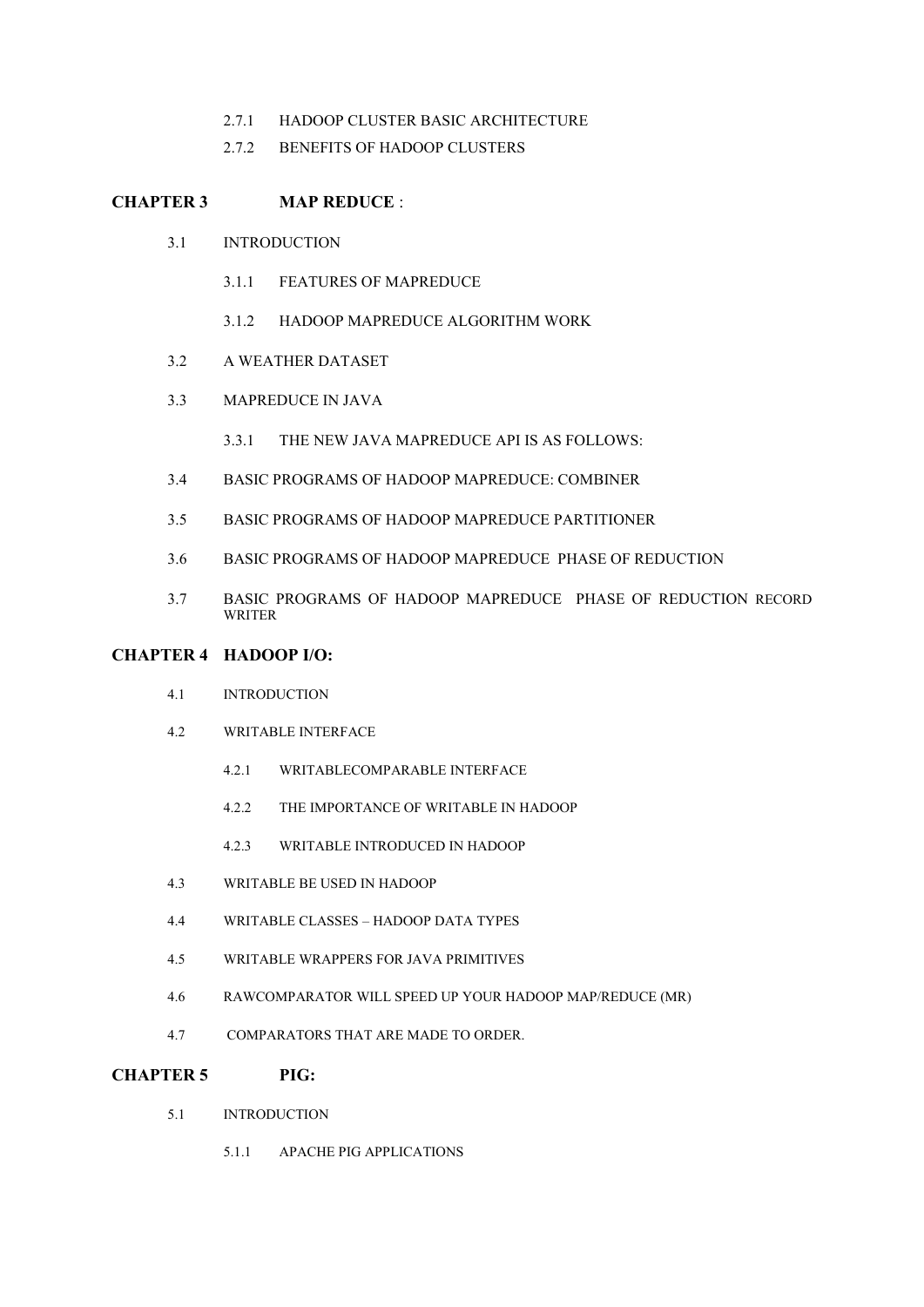- 5.1.2 History of the Apache Pig
- 5.2 IMPORTANCE OF THE APACHE PIG
- 5.3 PIG CHARACTERISTICS
- 5.4 Apache Pig Vs MapReduce
- 5.5 APACHE PIG ARCHITECTURE
- 5.6 PIG LATIN DATA MODEL
- 5.7 THE PIG LATIN APPLICATION FLOW IN HADOOP
- 5.8 WORKING THROUGH THE ABCS OF PIG LATIN
- 5.9 PIG LATIN BASICS
- 5.10 EVALUATING LOCAL AND DISTRIBUTED MODES OF RUNNING PIG SCRIPTS:
- 5.11 PIG SCRIPT INTERFACES IN HADOOP
- 5.12 PIG SCRIPT EXECUTION | APACHE PIG RUNNING SCRIPTS AND COMMENTS

#### **CHAPTER 6 HIVE**:

- 6.1 INTRODUCTION TO THE HIVE
- 6.1.1 MAPREDUCE OPERATIONS CAN BE CARRIED OUT IN A VARIETY OF WAYS:
	- 6.1.2 IMPORTANT HIVE CHARACTERISTICS
	- 6.1.3 HIVE CAN BE INTERACTED WITH USING METHODS
- 6.1.4 THE FOLLOWING ARE SOME OF THE MOST CRITICAL ELEMENTS OF HIVE:
	- 6.1.5 RELATIONAL DATABASES VS. HIVE:
	- 6.1.6 FEATURES OF HIVE
- 6.2 HIVE ARCHITECTURE
- 6.3 HIVE JOB EXECUTION FLOW:
- 6.4 DIFFERENT MODES OF HIVE
- 6.5 WORKFLOW OF HIVE
- 6.6 HIVE DATA TYPES
- 6.6.1 TYPES OF STRINGS
- 6.7 HIVE CREATE DATABASE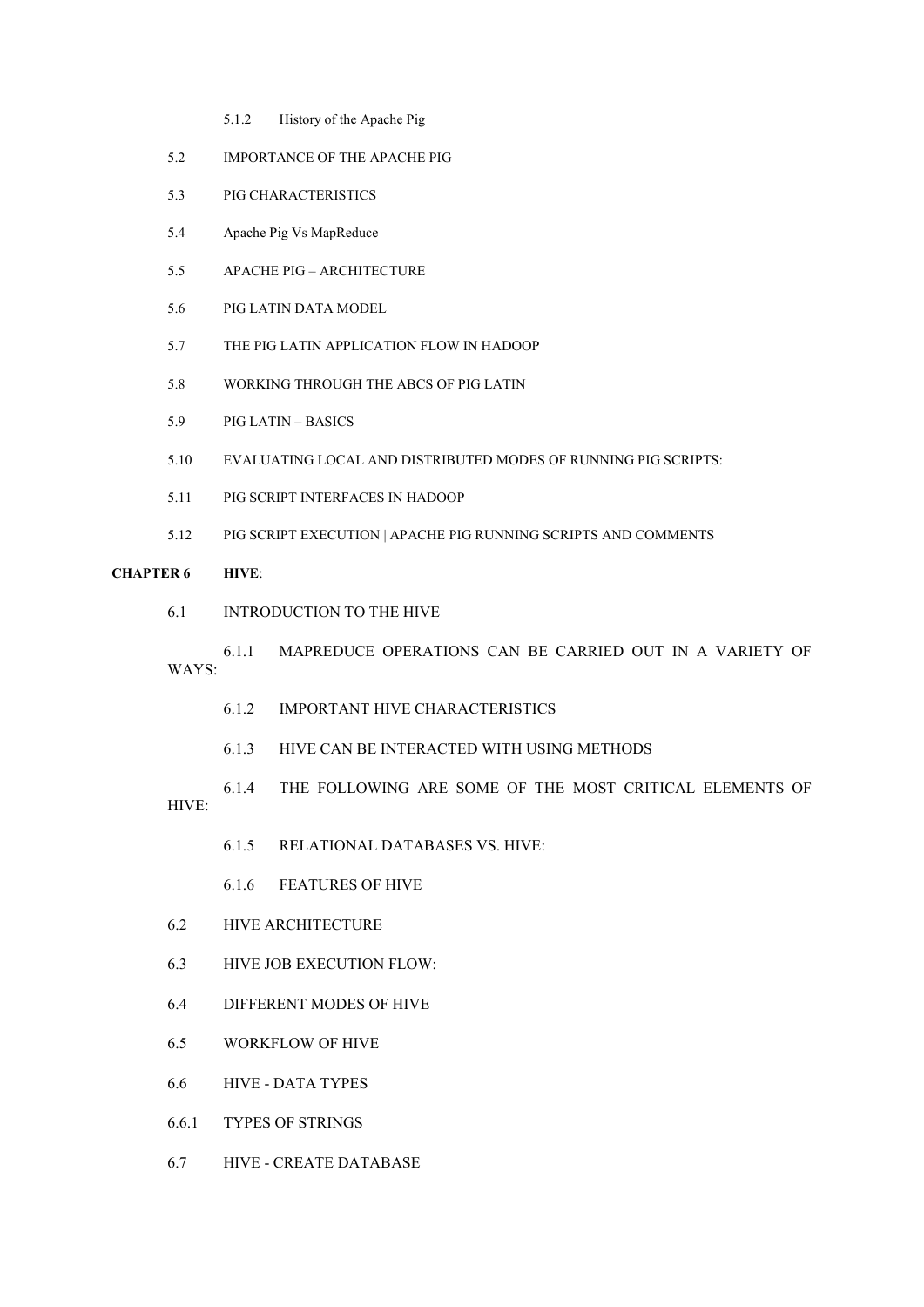- 6.8 HVE DROP DATABASE
- 6.9 HIVE CREATE TABLE
- 6.10 LOAD DATA STATEMENT IN TABLE
- 6.11 HIVE ALTER TABLE
- 6.12 REPLACE STATEMENT
- 6.13 HIVE DROP TABLE
- 6.14 PARTITIONING IN HIVE
- 6.15 HIVE BUILT-IN OPERATORS
	- 6.15.1 RELATIONAL OPERATORS
	- 6.15.2 ARITHMETIC OPERATORS
	- 6.15.3 LOGICAL OPERATORS
	- 6.15.4 COMPLEX OPERATORS
- 6.16 HIVE BUILT-IN FUNCTIONS

6.16.1``AGGREGATE FUNCTIONS

- 6.17 `HIVE VIEW AND INDEXES
- 6.18 HIVEQL SELECT-WHERE
	- 6.18.1 HIVEQL SELECT-GROUP BY
- 6.19 JOINS
	- 6.19.1 LEFT OUTER JOIN
	- 6.19.2 RIGHT OUTER JOIN
	- 6.19.3 FULL OUTER JOIN
- 6.20 LIMITATIONS OF HIVE
- 6.21 APACHE HIVE'S ADVANTAGES
- 6.22 QUERY LANGUAGE FOR HIVE (HQL)

#### **CHAPTER 7 BDA APPLICATIONS**

- 7.1 INTRODUCTION
- 7.2 BIG DATA APPLICATIONS IN HEALTHCARE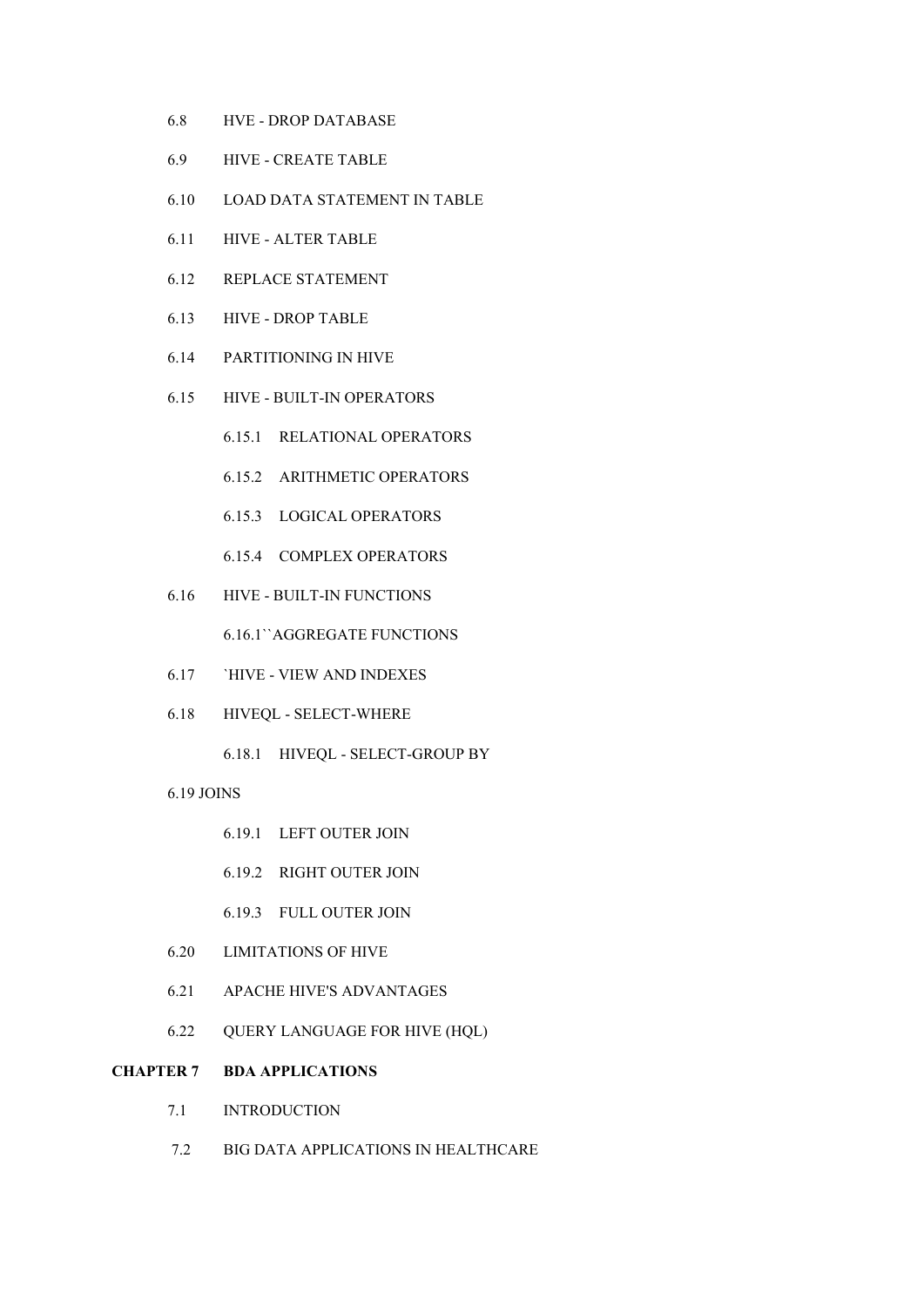- 7.3 BIG DATA ANALYTICS IN EDUCATION
- 7.4 BIG DATA ANALYTICS IN INDUSTRIES
- 7.5 BIG DATA ANALYTICS IN SOCIAL MEDIA
- 7.6 BIG DATA ANALYTICS IN CYBER SECURITY
- 7.7 BIG DATA ANLALYTICS IN E-COOMERCE